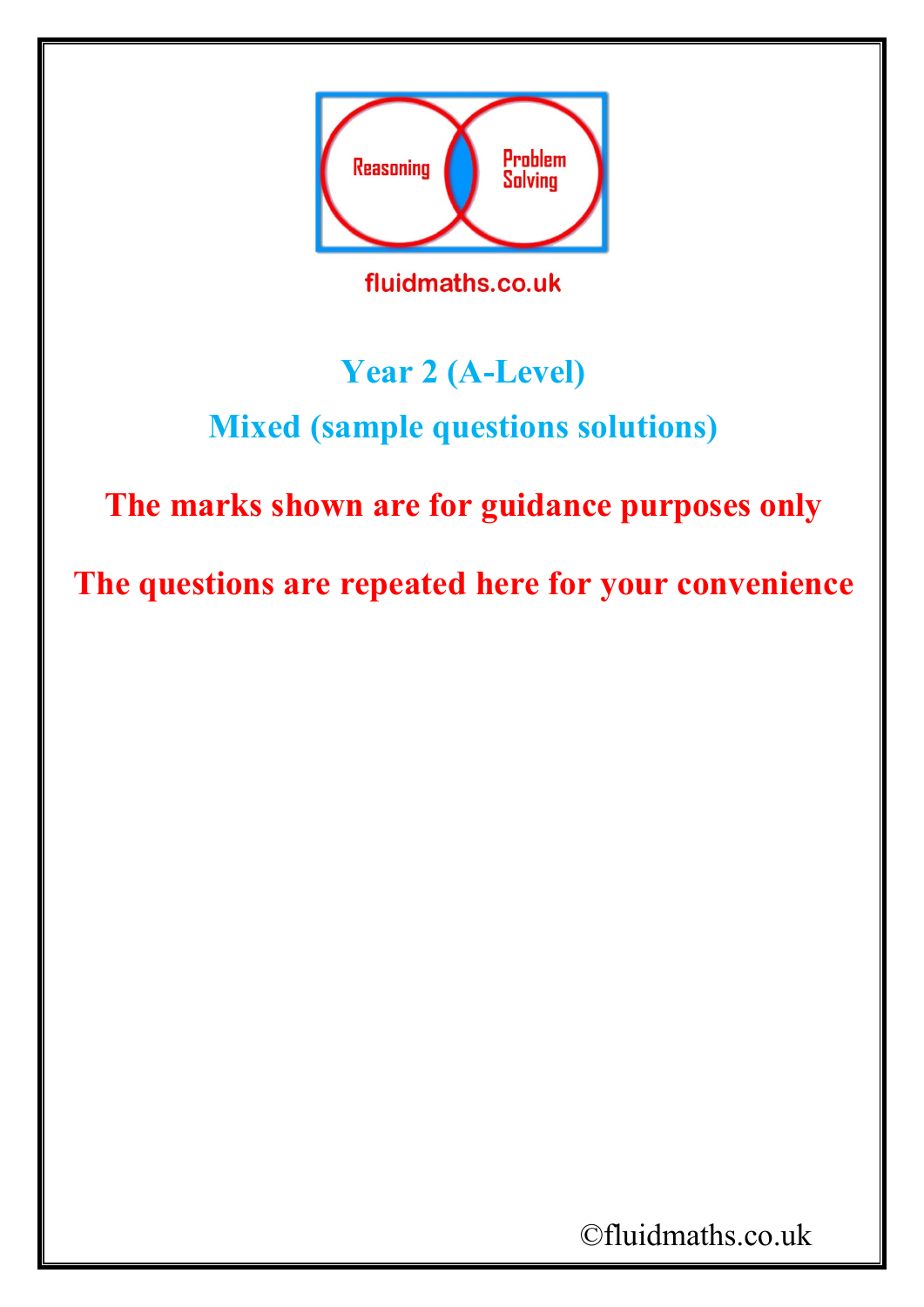**1** The graphs of  $y = 2x^2 - 5x - 6$  and  $y = -\frac{1}{2}$ .<br>2  $x^2 + 3x + 2$  intersect at points A and B a)Calculate the exact coordinates of A and B b) Hence calculate the exact area between the curves **Solution** a)Find the coordinates of A and B  $2x^2 - 5x - 6 = -\frac{1}{2}$ 2  $x^2 + 3x + 2$  $5x^2 - 16x - 16 = 0$  $(5x + 4)(x - 4) = 0$ Therefore,  $x = -\frac{4}{5}$ 5 or  $x = 4$  [2marks] When  $x = -\frac{4}{5}$ 5  $y = 2\left(-\frac{4}{5}\right)$ 5  $\int$  $^{2}-5\left(-\frac{4}{5}\right)$ 5  $\binom{18}{25}$  – 6 =  $-\frac{18}{25}$ 25 When  $x = 4$  $y = 2(4)^2 - 5(4) - 6 = 6$  [2marks] Hence the coordinate of A and B are  $\left(-\frac{4}{5}, -\frac{18}{25}\right)$  and (4, 6) respectively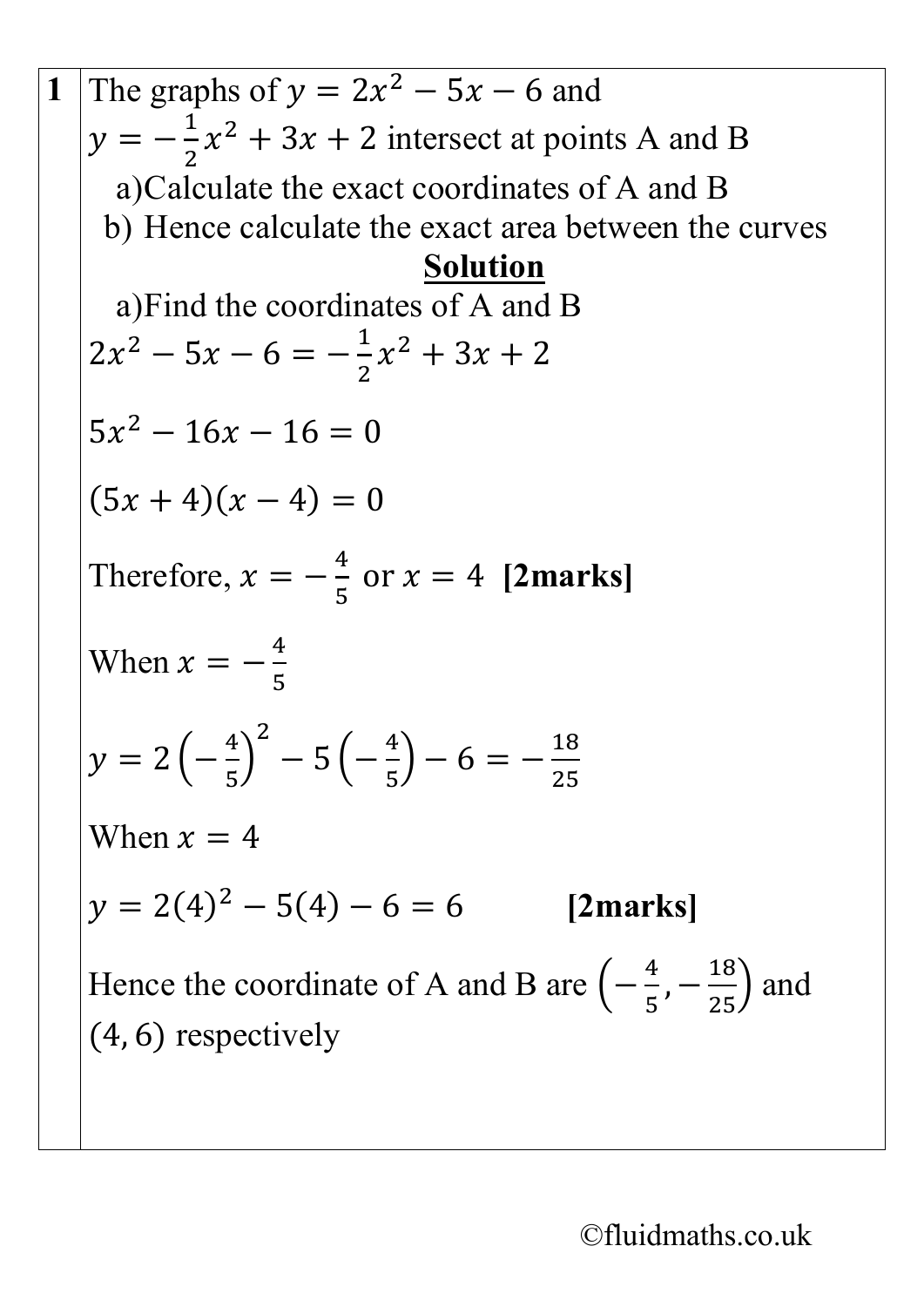b) The area between two curves with intersections at a  
and b: 
$$
\{\int_a^b f(x) - g(x) dx\}
$$
  
Therefore  

$$
\int_{-\frac{4}{5}}^{4} \left(-\frac{1}{2}x^2 + 3x + 2\right) dx - \int_{-\frac{4}{5}}^{4} (2x^2 - 5x - 6) dx
$$
  
[1mark]  

$$
\left[-\frac{x^3}{6} + \frac{3}{2}x^2 + 2x\right]_{-\frac{4}{5}}^{4} - \left[\frac{2}{3}x^3 - \frac{5}{2}x^2 - 6x\right]_{-\frac{4}{5}}^{4}
$$
[2marks]  

$$
\frac{2736}{125} - \left(-\frac{3024}{125}\right) = \frac{5760}{125} = \frac{1152}{25}
$$
[1mark]  
Hence, the area between the curves is  $\frac{1152}{25}$  square units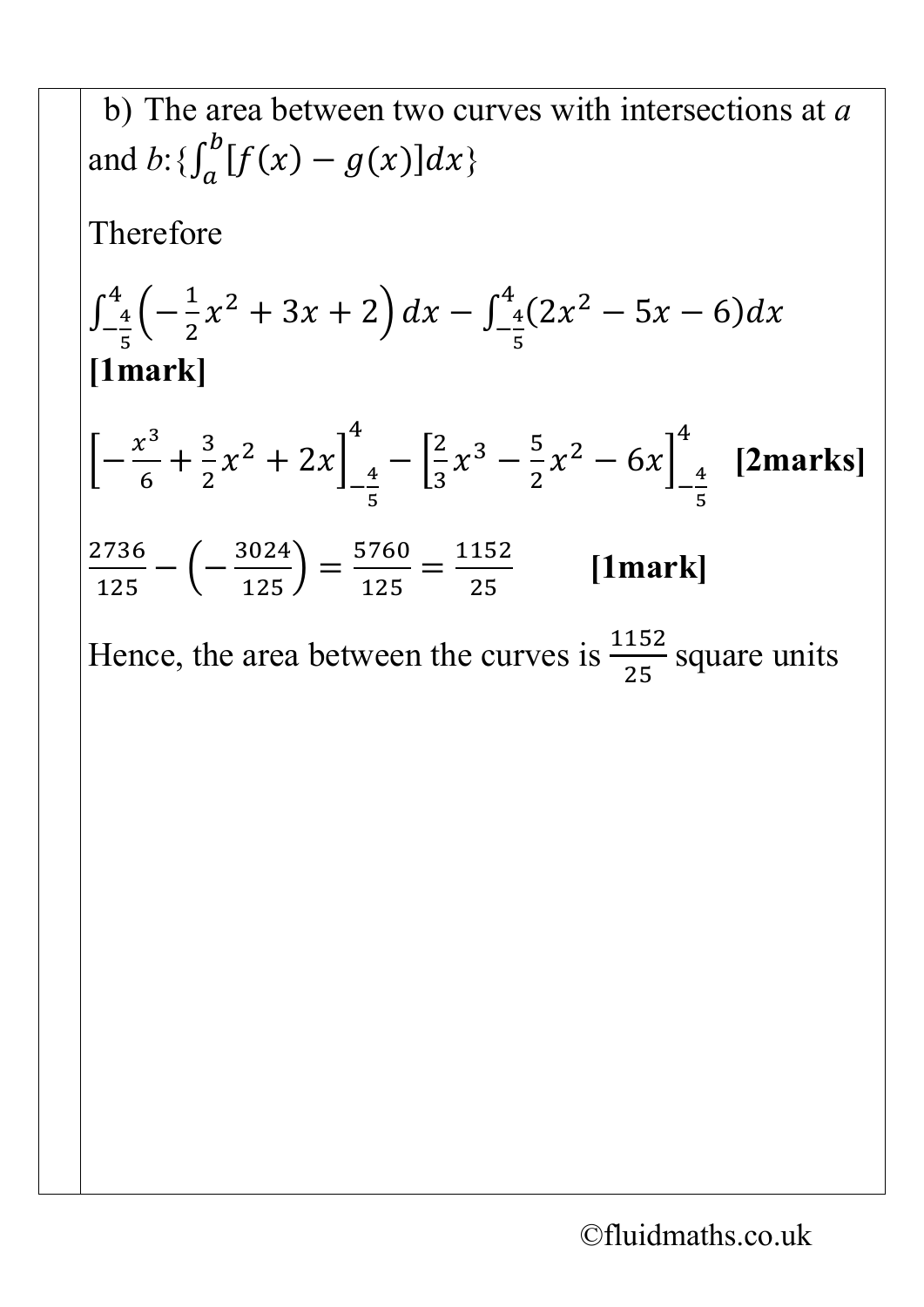**2** The third and sixth terms of an A.P. are 15 and 21 respectively a)Find the Nth term of the sequence b)Hence find the sum of the first 12 terms **Solution** a)  $a_3 = 15$  $a_6 = 21$ Therefore,  $15 = a_1 + 2d$ -----Equation 1  $21 = a_1 + 5d$ -----Equation 2 [1mark] Subtract Equation 1 from Equation 2  $3d = 6$ <br> $d = 2$  = 2 **[1mark]**  $a_1 + 2d = 15$  $a_1 + 2(2) = 15$  $a_1 = 11$  [1mark] So,  $a_n = a_1 + (n-1)d$ Hence,  $a_n = a_1 + 2(n - 1)$  [1mark]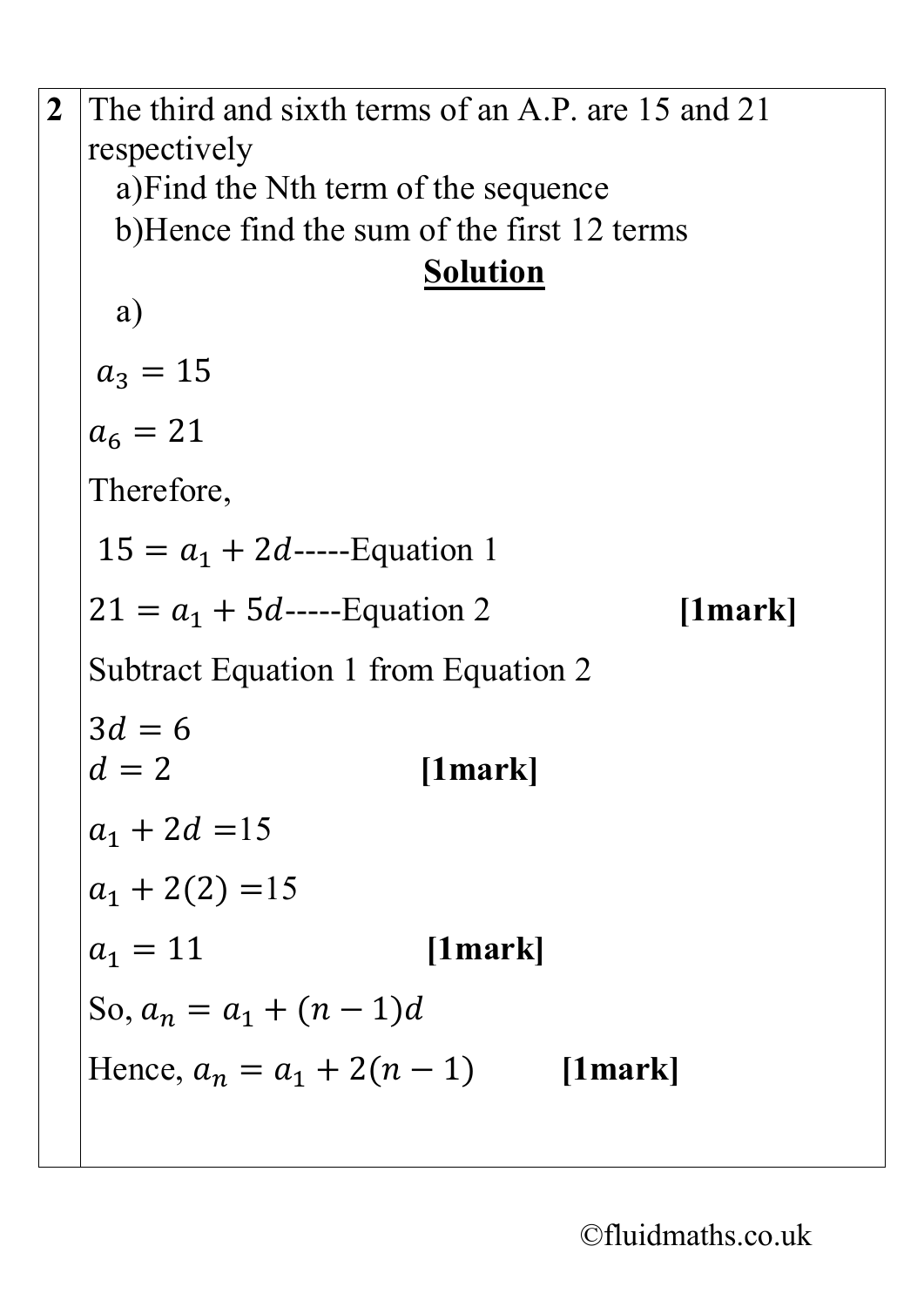b)  
\n
$$
a_1 = 11
$$
  
\n $a_n = a_1 + 2(n - 1)$   
\n $a_{12} = 11 + 2(12 - 1)$   
\n $a_{12} = 33$  [1mark]  
\n $S_{12} = \frac{12}{2}(11 + 33)$  [1mark]  
\nTherefore, S<sub>12</sub> = 264 [1mark]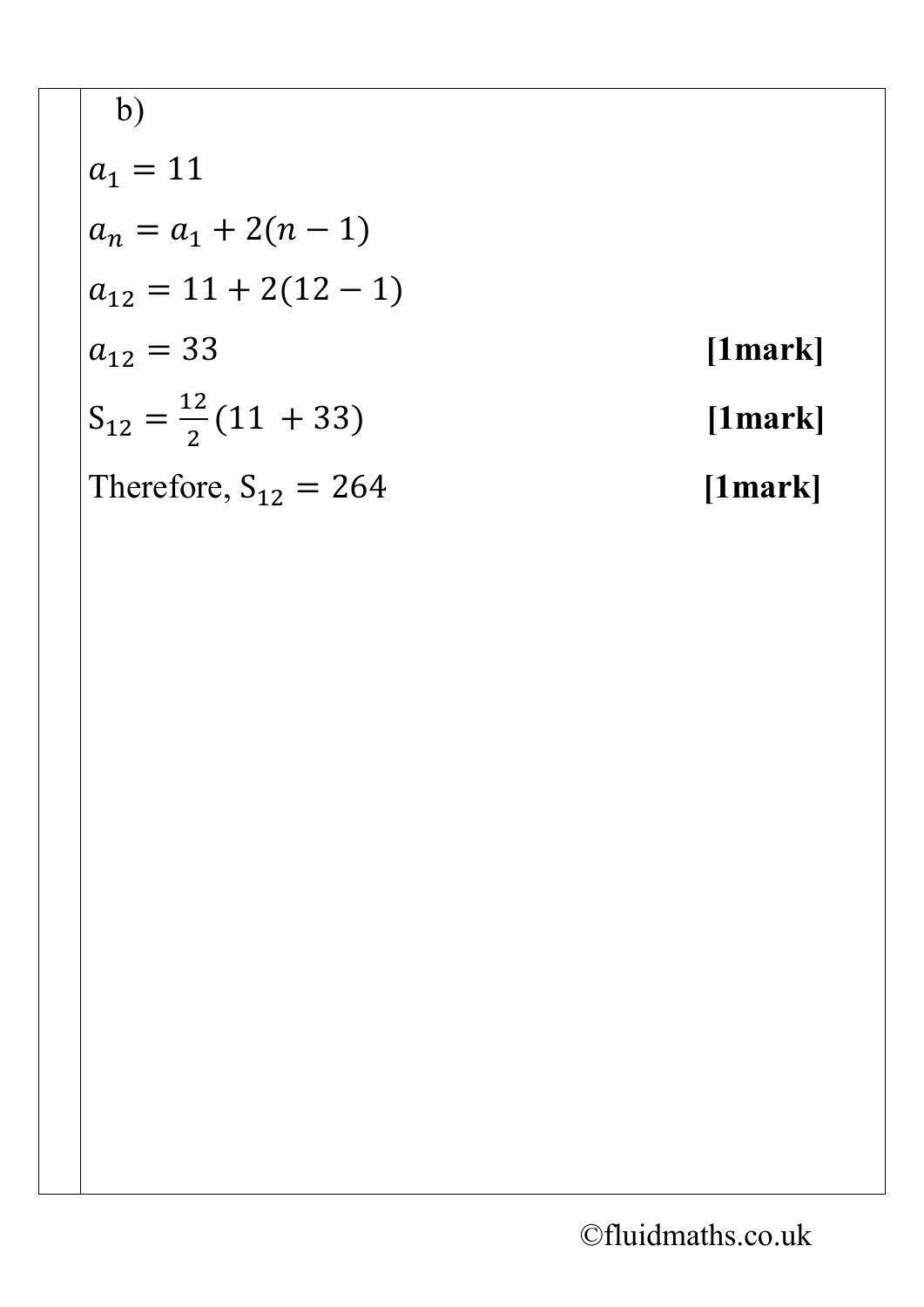3   
\nExpand 
$$
\left(\frac{1-2x}{1+x}\right)^{\frac{3}{2}}
$$
 up to and including the term in  $x^3$   
\nSolution  
\n
$$
\left(\frac{1-2x}{1+x}\right)^{\frac{3}{2}} = (1-2x)^{\frac{3}{2}}(1+x)^{-\frac{3}{2}}
$$
\n[1mark]  
\nExpand  $(1-2x)^{\frac{3}{2}}$  to the fourth term  
\n $(1-2x)^{\frac{3}{2}} = 1 + \left(\frac{3}{2}\right)(-2x) + \frac{\left(\frac{3}{2}\right)\left(\frac{1}{2}\right)}{2}(-2x)^2 + \frac{\left(\frac{3}{2}\right)\left(\frac{1}{2}\right)\left(-\frac{1}{2}\right)}{6}(-2x)^3$   
\n $(1-2x)^{\frac{3}{2}} = 1 - 3x + \frac{3}{2}x^2 + \frac{1}{2}x^3$  [2marks]  
\nExpand  $(1+x)^{-\frac{3}{2}}$  to the fourth term  
\n $(1+x)^{-\frac{3}{2}} = 1 + \left(-\frac{3}{2}\right)(x) + \frac{\left(-\frac{3}{2}\right)\left(-\frac{5}{2}\right)}{2}(x)^2 + \frac{\left(-\frac{3}{2}\right)\left(-\frac{5}{2}\right)}{6}(x)^3$   
\n $(1-x)^{-\frac{3}{2}} = 1 - \frac{3}{2}x + \frac{15}{8}x^2 - \frac{35}{16}x^3$  [2marks]  
\n
$$
\left(\frac{1-2x}{1+x}\right)^{\frac{3}{2}} = \left[1 - 3x + \frac{3}{2}x^2 + \frac{1}{2}x^3\right]\left[1 - \frac{3}{2}x + \frac{15}{8}x^2 - \frac{35}{16}x^3\right]
$$
  
\n
$$
= 1 - \frac{3}{2}x + \frac{15}{8}x^2 - \frac{35}{16}x^3 - 3x + \frac{9}{2}x^2 - \frac{45}{8}x^3 + \frac{3}{2}x^2 - \frac{9}{4}x^3 + \frac{1}{2}x^3
$$
  
\n[2marks]  
\nHence,  $\left(\frac{1-2x}{1+x}\right)^{\frac{3}{2}} = 1 - \frac{9}{2}x + \frac{63$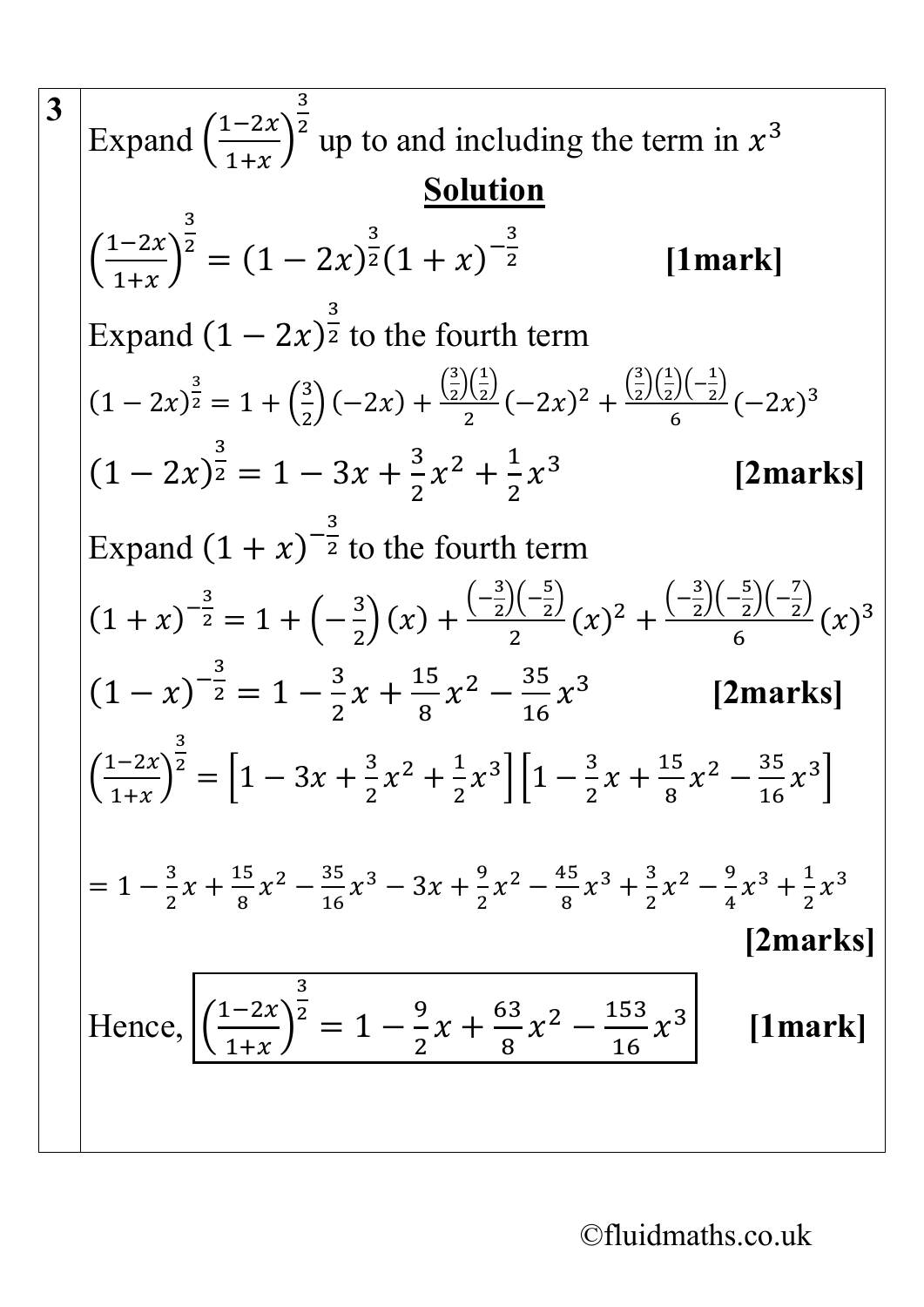**4** Given that  $\sin A = \frac{2}{3}$ and sin B =  $\frac{5}{6}$ 3 6 where A and B are acute angles a)Find the exact values of  $cos(A + B)$  and  $sin(A + B)$ b)Hence or otherwise find  $tan(A + B)$ **Solution** a)If  $sin A = \frac{2}{3}$ 3 Then we have a right-angled triangle as shown on the right: Apply Pythagoras theorem,  $3^2 = 2^2 + y^2$  where *y* is the missing side  $v^2 = 5$  $y = \sqrt{5}$  [1mark] Therefore,  $\cos A = \frac{\sqrt{5}}{3}$ 3 **[1mark]** If sin B  $=\frac{5}{6}$ 6 Then we have a right-angled triangle as shown on the right: 5  $y^2 = 6^2 - 5^2$  $y = \sqrt{11}$  [1mark] Therefore,  $\cos B = \frac{\sqrt{11}}{6}$ 6 **[1mark]**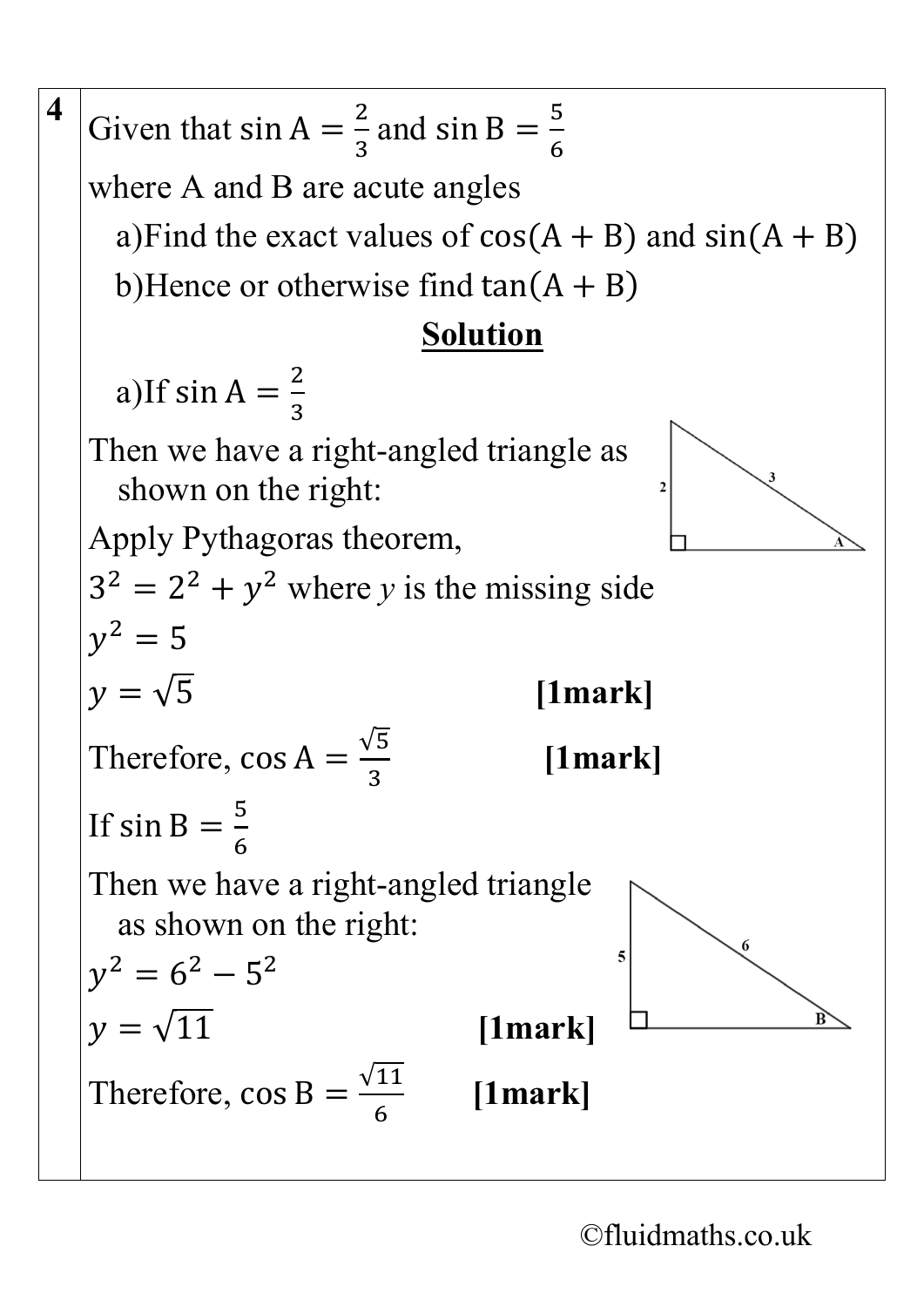Now use the compound Angle formulas  $cos (A \pm B) = cos A cos B \mp sin A sin B$  $sin(A \pm B) = sin A cos B \pm cos A sin B$ Therefore, cos  $(A + B) = \frac{\sqrt{5}}{3}$ 3  $\times \frac{\sqrt{11}}{6} - \frac{2}{3}$ ×  $\frac{5}{6}$  $cos(A + B) =$  $\frac{\sqrt{55}}{18} - \frac{10}{18}$ Hence, cos  $(A + B) = \frac{-10 + \sqrt{55}}{40}$ 18 **[1mark]** Similarly,  $sin(A + B) = sin A cos B + cos A sin B$ Therefore,  $sin(A + B) = \frac{2}{3}$ 3  $\times \frac{\sqrt{11}}{6}$ 6  $+\frac{\sqrt{5}}{3}$ 3 ×  $\frac{5}{1}$ 6  $sin(A + B) =$ √11 9  $+\frac{5\sqrt{5}}{18}$ 18 Hence,  $sin(A + B) = \frac{2\sqrt{11+5}\sqrt{5}}{18}$ 18 **[1mark]** b)  $\tan(A+B) = \frac{\sin(A+B)}{\cos(A+B)}$  $cos(A+B)$ Therefore we have  $tan(A + B) =$ 2√11+5√5 18  $\div \frac{-10 + \sqrt{55}}{18}$ 18 **[1mark]** =  $2\sqrt{11+5}\sqrt{5}$ 18 ×  $\frac{18}{-10+\sqrt{55}}$ =  $\frac{2\sqrt{11+5\sqrt{5}}}{-10+\sqrt{55}}$  [1mark] Hence,  $tan(A + B) = -\frac{5\sqrt{11} + 8\sqrt{5}}{2}$ 5 **[2marks]**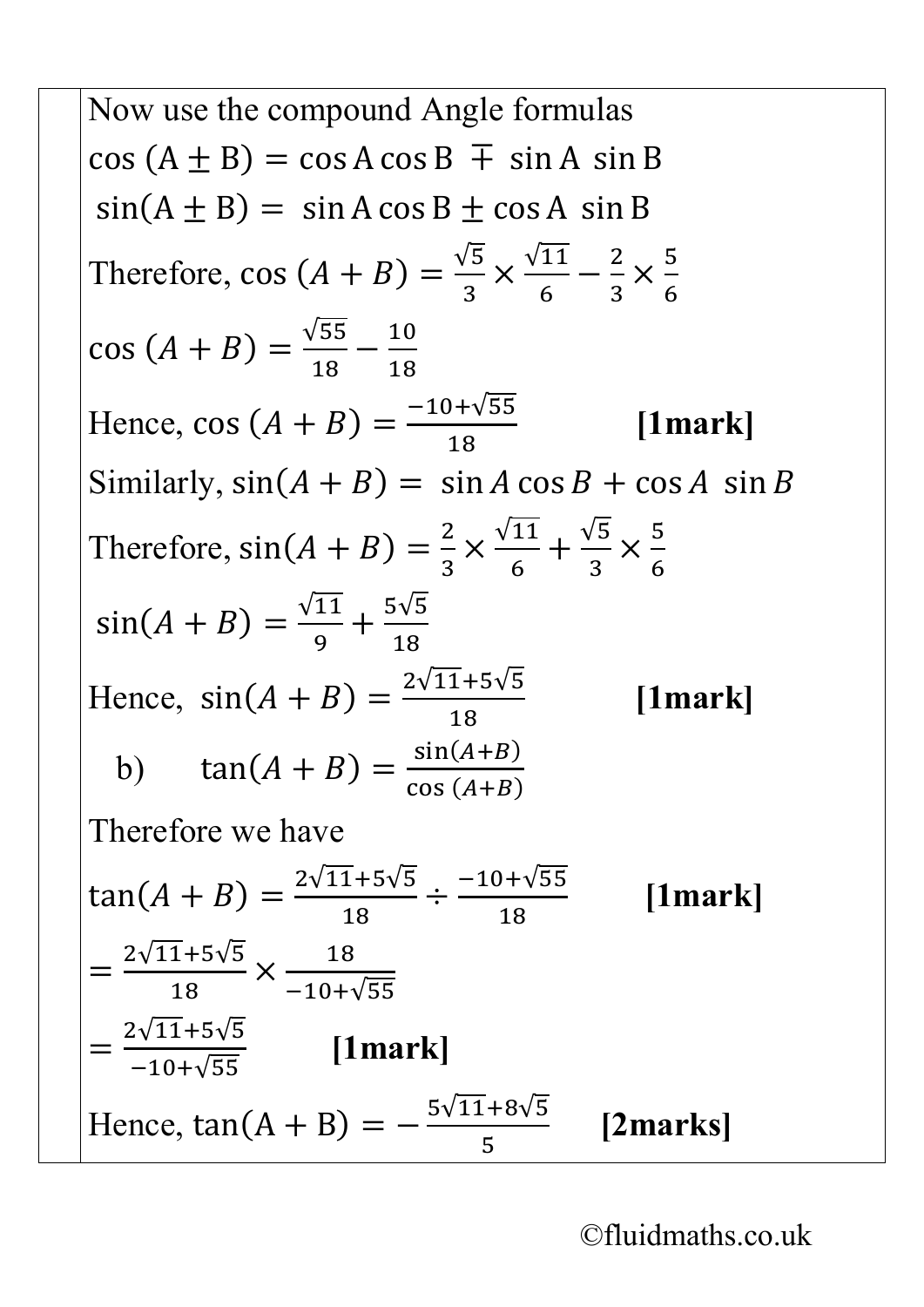5 The gradient function of a curve is given as  
\n
$$
f'(x) = \frac{2}{3x} + 4x
$$
  
\nGiven that the curve passes through the point (1, 0)  
\na) Find  $f(x)$   
\nb) Hence evaluate  $\int_1^4 f(x) dx$   
\nGive your answer as an exact value  
\na)Integrate  $f'(x)$  to find  $f(x)$   
\n $\int f'(x) dx = \int \frac{2}{3x} dx + \int 4x dx$   
\n[1mark]  
\n $f(x) = \frac{2}{3} \ln x + 2x^2 + c$  [1mark]  
\nUsing (1,0)  
\nWe have  $0 = \frac{2}{3} \ln 1 + 2 \times 1^2 + c$   
\nHence,  $c = -2$  [1mark]  
\nTherefore,  $f(x) = \frac{2}{3} \ln x + 2x^2 - 2$